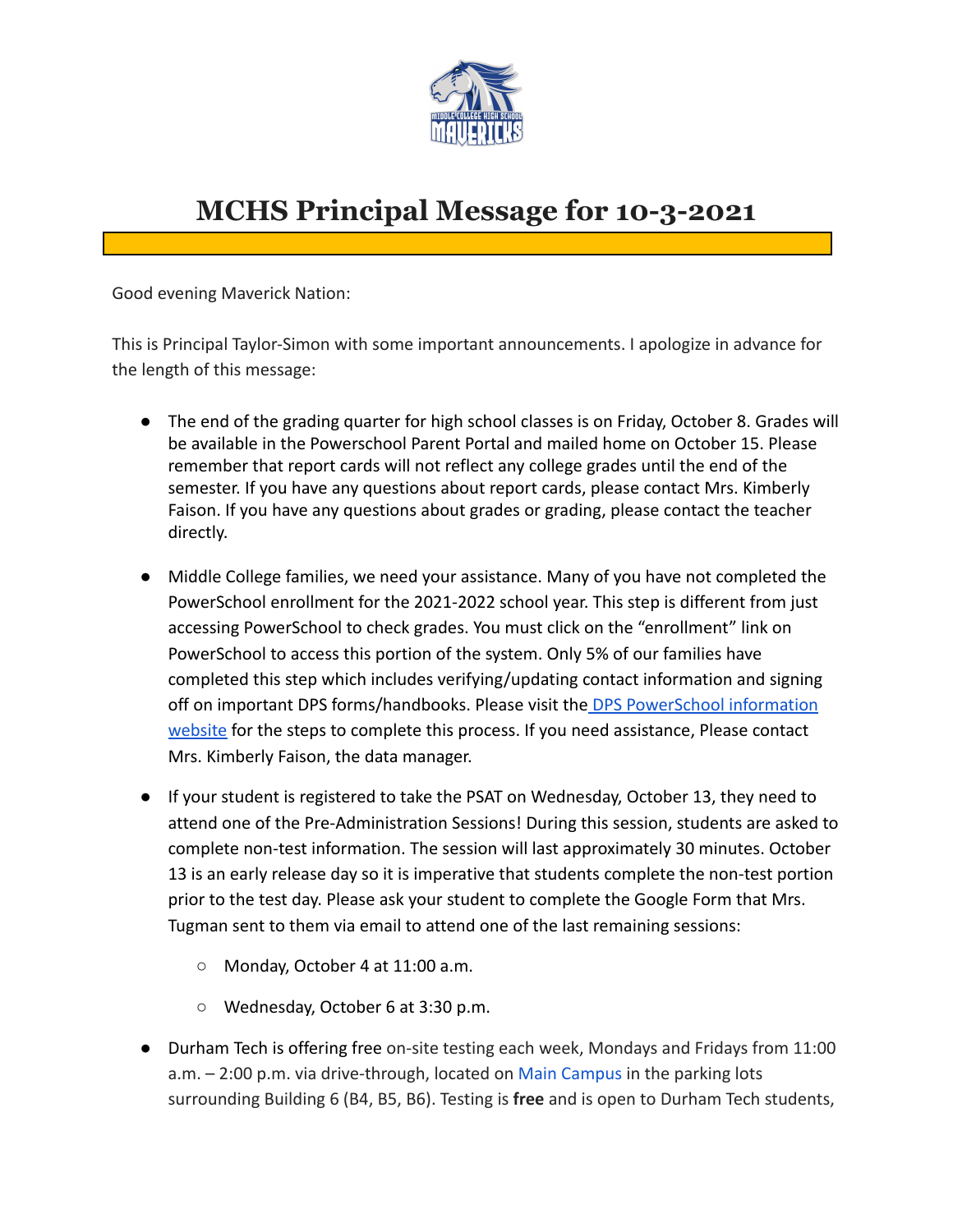

employees, and all community members. No appointment necessary. To learn more about Durham Tech's response to Covid-19, please visit their [website.](https://www.durhamtech.edu/coronavirus/vaccinations)

- Please join the DPSCelebrates team as they celebrate Hispanic Heritage Month with the Hispanic Heritage Celebration Series occurring each Monday evening from 6:30 p.m. - 7:30 p.m., now through November 1. Please visit <https://celebrate.dpsnc.net/hispanic-heritage-celebration-series> to view the featured guest list and access additional educational resources.
- Compass Learning, the DPS Practice ACT provider, has created a guide to help students and families prepare for the upcoming ACT and other admissions tests. [English](https://downloads.compassprep.com/compass_guide_to_admission_testing.pdf) & **[Spanish](https://downloads.compassprep.com/compass_guide_spanish.pdf)**
- The City of Durham is launching a "Imagine a Day Without Water" video contest. Students aged 13-18 are encouraged to produce a creative, minute-long video that captures what a day without water would be like. The due date for student submissions is Monday, October 18. For more information about the contest, please visit: <https://durhamnc.gov/3746/> or contact [Grant.Cullinan@durhamnc.gov](mailto:Grant.Cullinan@durhamnc.gov)
- The DPS Family Academy is offering a course series to support Latina students and families. This course is a series of 3 sessions in Spanish that will provide information for families to learn about parental access in communicating with their student's school, equitable access to advanced course tracks as well as available community resources for Latina students. For more information you may contact Melissa Pérez via email at [melissa\\_perez@dpsnc.net.](mailto:melissa_perez@dpsnc.net)
- Don't forget to check out Mrs. Machak's [Counselor](https://www.dpsnc.net/domain/2063) Corner on the website. Important upcoming events have been included for this week and will be included in the email version of this message.
	- College Fair October 11 & 12 (5:00 p.m. 7:45 p.m.)
		- Registration is now open for our Virtual College Fair! Sign-up to virtually connect with colleges and universities from around the country for free. Check out the schedule, list of colleges, and register for sessions now! https://www.strivescan.com/carolinas/
	- Upcoming MCHS College Visits (College Visits will be virtual. Please RSVP to receive the link.)
		- 10/4 @ 3:30 p.m. UNC Chapel Hill \*\* Come with Questions!!